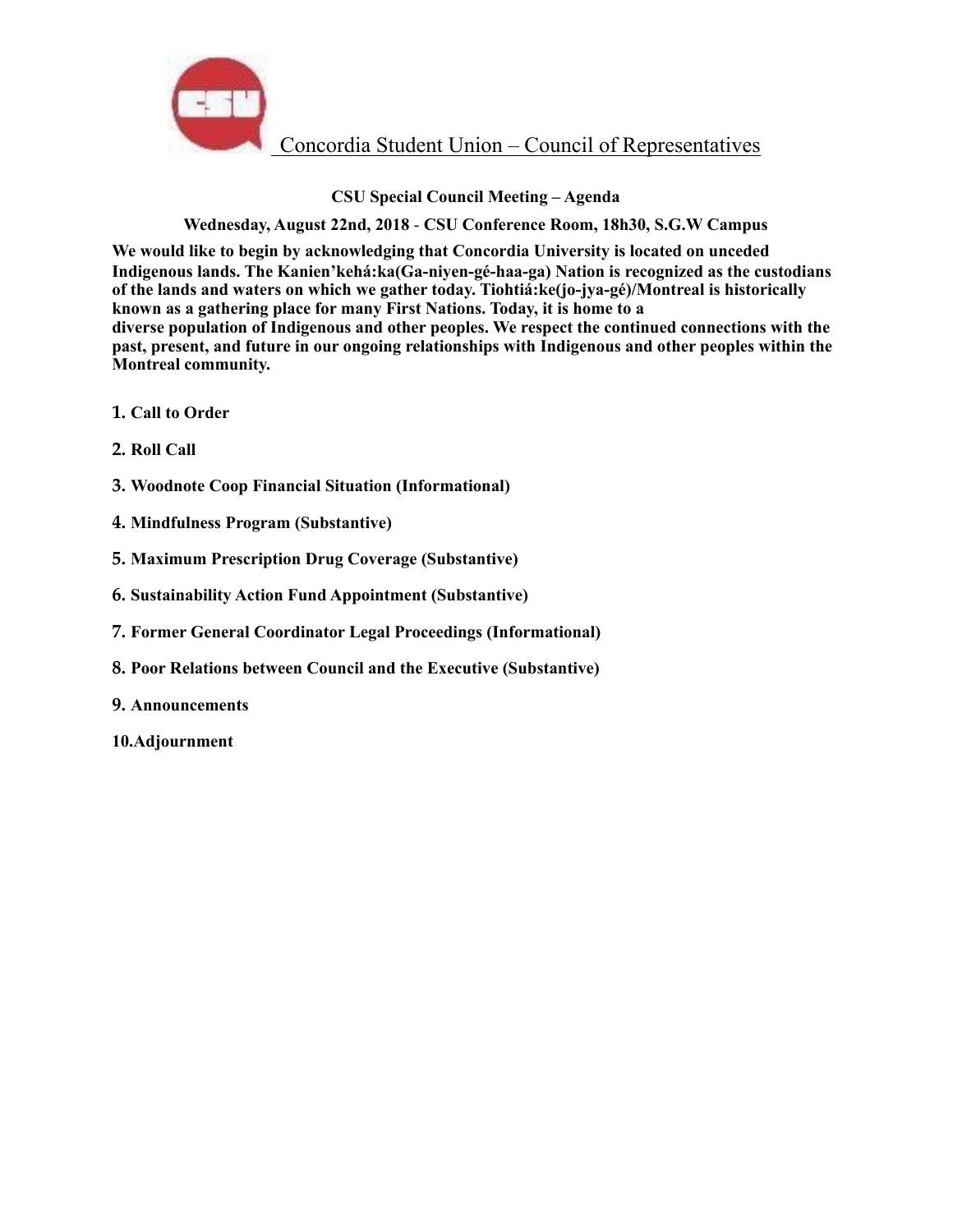### **Meeting officially called by CSU Councillors Rory Blaisdell, Sami Hanbali, Christopher Kalafatidis, Caleb Owusu-Acheaw and Patrick Quinn as per By-Law 6.6.3**

*Wednesday, August 22nd 2018 – Special Council Meeting Minutes*

## **1. Call to Order**

Meeting called to order at 6:39pm EDT

#### **2. Roll Call**

**Executives present at the meeting:** Sophie Hough-Martin (General Coordinator), John Hutton (Finance Coordinator), Princess Somefun (Internal & Clubs Coordinator), Alexis Searcy (Loyola Coordinator), Mikaela Clark-Gardner (Academic & Advocacy Coordinator), Michele Sandiford (Student Life Coordinator)

**Executives absent from the meeting:** Akira De Carlos (Sustainability Coordinator), Camille Thompson-Marchand (External Affairs & Administration Coordinator),

**Councillors present at the meeting:** Alex Karasick (Arts & Science), Sami Hanbali (Arts & Science), Patrick Quinn (Arts & Science), Samantha Candido (Arts & Science), Rowan Gaudet (Arts & Science), Sophie Beauchamp-Lizotte (Arts & Science), Margot Bernier (Arts & Science), Caleb Owusu-Acheaw (Arts & Science), Marlène Iradakunda (Arts & Science), Christopher Kalafatidis (Arts & Science), Rory Blaisdell (JMSB), Jarrad Haas (Fine Arts), David Ferraria (ENCS), James Hanna (ENCS)

### **Councillors absent from the meeting:**

S. Hough-Martin moves to appoint C. Owusu-Acheaw as interim Minute Keeper. Seconded by M. Berner. **Motion Carried Unanimously.** 

R. Gaudet moves to excuse both A. De Carlos and C. Thompson-Marchand from this meeting. Seconded by M. Berner. **Motion Carried Unanimously.** 

#### **3. Woodnote Coop Financial Situation (Informational)**

J. Hutton moves to go into closed session. Seconded by S. Hough-Martin. **Motion Carried Unanimously.** 

S. Hough-Martin moves to return back into open session. Seconded by M. Berner. **Motion Carried Unanimously.** 

#### **4. Mindfulness Program (Substantive)**

Lea, an undergraduate Psychology student at Concordia, with S. Hough-Martin presents the Mindfulness Program project Council. The program, designed primarily for Concordia's academic structure, is there to provide toolkits and service students who struggle with mental health. It is not designed to replace traditional psychological or therapeutic or medical services already offered at Concordia or externally elsewhere. The program is evaluation and feedback driven towards motivated students looking for additional or needing support. The proposed budget is expected to be \$1 610.00. For Lea, this project is based of their personal experiences. They find that there are not enough mental health initiatives and this program serves as a stepping stone.

J. Haas presents the following motion. Seconded by R. Gaudet.

WHEREAS the Mindful Project has successfully trained 23 undergraduate Concordia students in mindfulness practice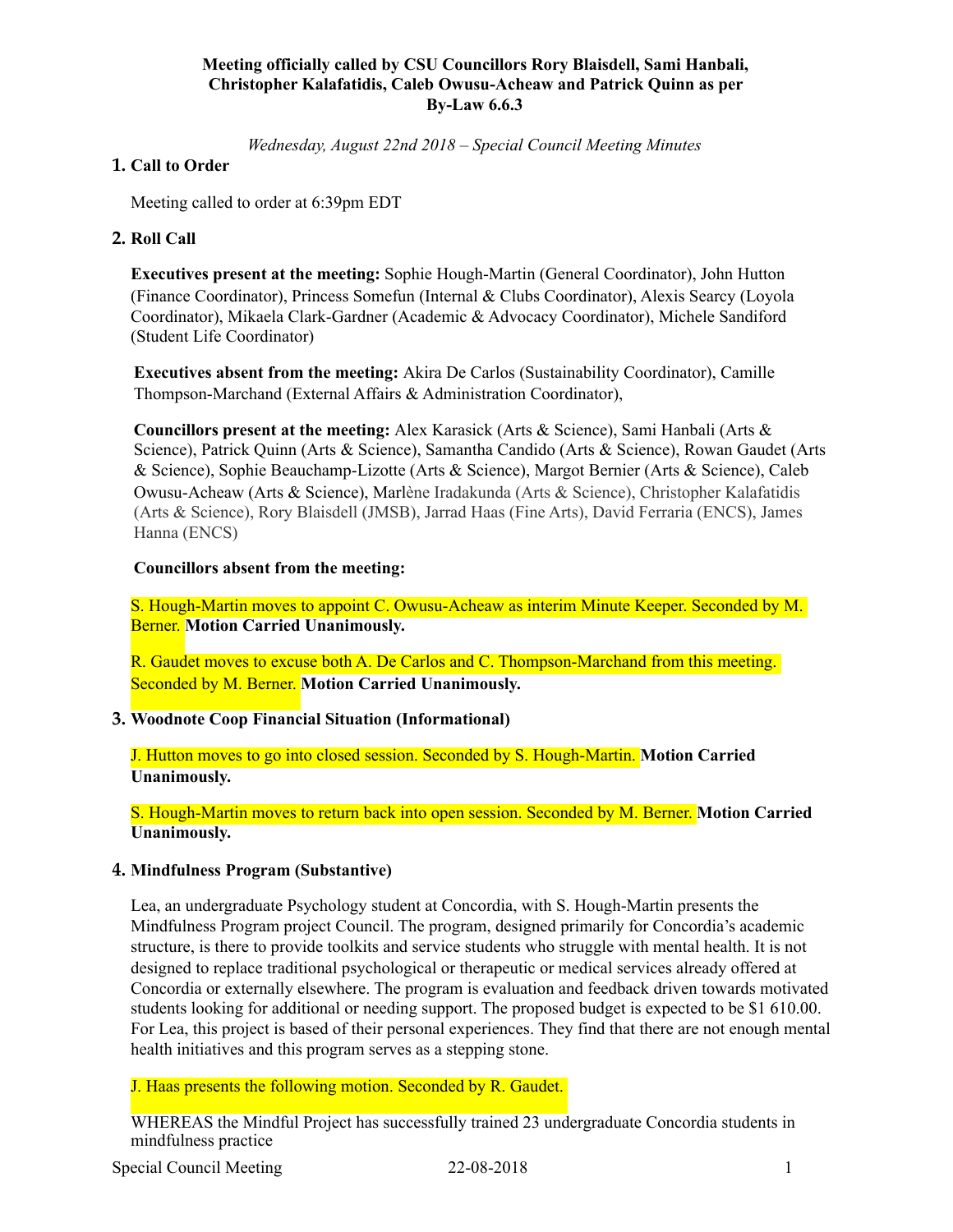WHEREAS the 2018-2019 Executive was elected on a platform that centered on Mental Health projects

BE IT RESOLVED that the CSU dedicate \$5000 to the execution of three Mindful Project programs for the 2018-2019 mandate.

C. Kalafatidis asks about the marketing plan for this project. Lea replies that they are willing to utilize CSU's awareness platforms such as the newsletter, the website and emails as examples to start informing students and the Concordia community about this project.

S. Beauchamp-Lizotte asks if there is any potential to grow the program from the small amount of groups proposed. Sophie and Lea answer that anything is possible as long as as the demand is there. Multiple groups would be added to have run concurrently and frequently.

A.Karasick loves the project. They ask about direct student costs. Lea and S. Hough-Martin answers that small costs could be placed on students such as a five to ten dollar deposit for the screening process and to cover survey costs.

S. Candido wonders at who would be the ideal student to fit the profile required for the program. Lea replies that it is for motivated students willing to seek help with their mental health.

P. Somefun provides some personal insight into a Mindfulness program as they participated in one back home in the United States. They wonder more at the process and procedure into the program. Lea replies that the interview process is not a qualification, but rather self-voluntary for those willing to join. They recognize the academic life of students who decide drop out mid-program such as mid-term examinations and papers.

#### **Motion Carried Unanimously.**

#### **5.Maximum Prescription Drug Coverage (Substantive)**

S. Hough-Martin presents the following motion. Seconded by J. Haas.

WHEREAS the rise of expensive biological drugs on the market has placed the CSU insurance plan at a

huge risk to the cost of the insurance coverage;

WHEREAS there are only 2 instances of students claiming over \$10,000 in the past two years;

WHEREAS there is currently no maximum annual coverage for prescription drugs under the CSU

insurance plan;

BE IT RESOLVED that the CSU implement an annual maximum drug coverage of \$50,000 per policy year.

S. Hough-Martin explains that them and J. Hutton meet with CSU's ASEQ account executives. According to them, an undergraduate student drafted a letter for the executives last year asking for over \$14 000.00 for biological drug coverage. In their view, Hough-Martin believes that it should not be the CSU coveraging this, but rather the Quebec provincial government. This motion serves to address a concern that there isn't drug coverage in the CSU's health insurance plan.

D. Ferraria has no problem with the motion itself, but believes that the amount of coverage is excessive.

D. Ferraria moves to amend the motion to change the amount from \$50 000 to \$40 000. Motion not seconded.